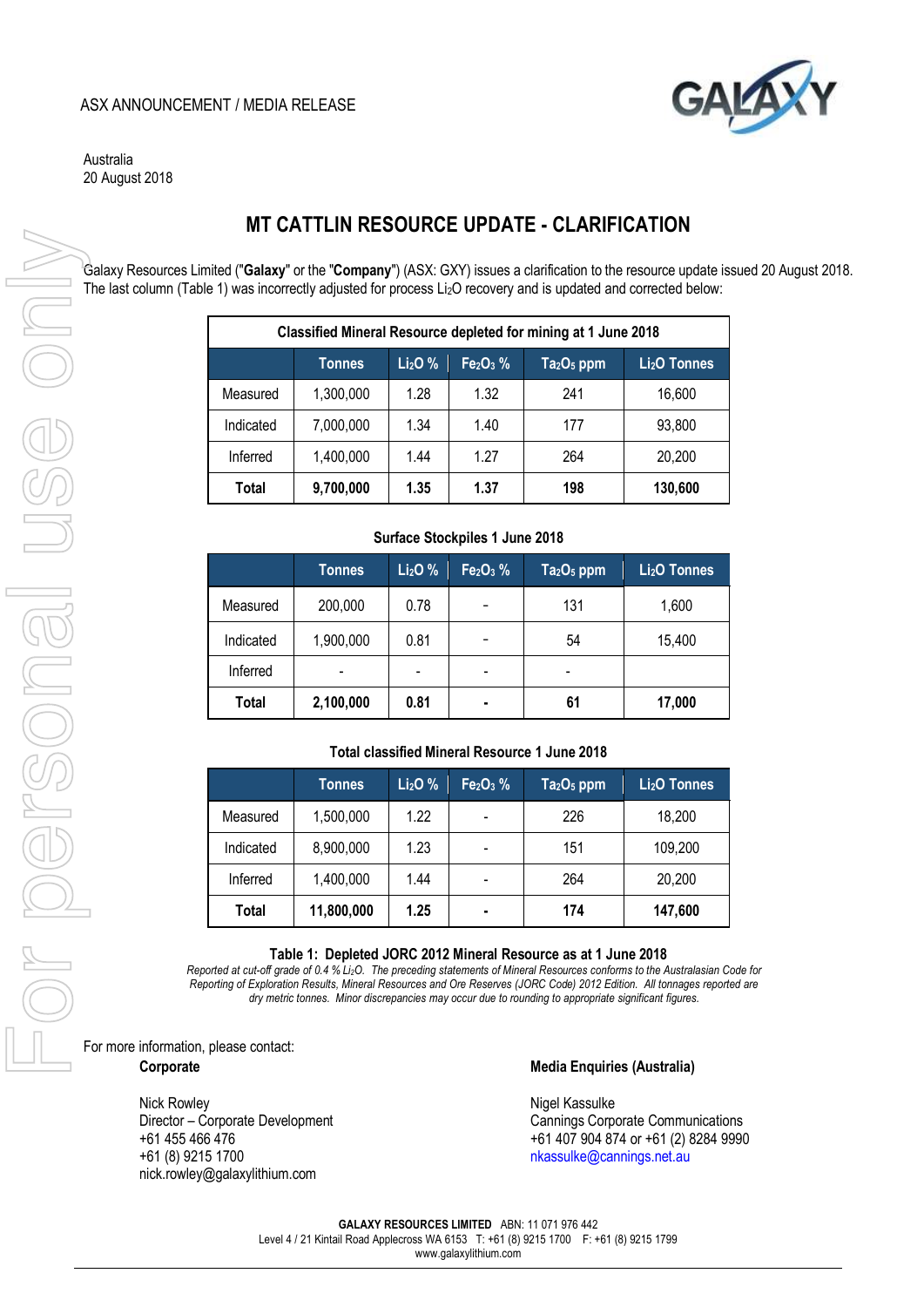

## **Media Enquiries (International)**

Heidi So Strategic Financial Relations Ltd +852 2864 4826 [heidi.so@sprg.com.hk](mailto:Heidi.so@sprg.com.hk) 

## **About Galaxy (ASX: GXY)**

Galaxy Resources Limited ("Galaxy") is an international S&P / ASX 200 Index company with lithium production facilities, hard rock mines and brine assets in Australia, Canada and Argentina. It wholly owns and operates the Mt Cattlin mine in Ravensthorpe Western Australia, which is currently producing spodumene and tantalum concentrate, and the James Bay lithium pegmatite project in Quebec, Canada. Galaxy is advancing plans to develop the Sal de Vida lithium and potash brine project in Argentina situated in the lithium triangle (where Chile, Argentina and Bolivia meet), which is currently the source of 60% of global lithium production. Sal de Vida has excellent potential as a low-cost brine-based lithium carbonate production facility. Lithium compounds are used in the manufacture of ceramics, glass, and consumer electronics and are an essential cathode material for long life lithium-ion batteries used in hybrid and electric vehicles, as well as mass energy storage systems. Galaxy is bullish about the global lithium demand outlook and is aiming to become a major top 5 producer of lithium products.

## **Competent Persons Statement**

The information in this announcement that relates to Exploration Results is based on information compiled by Albert Thamm, M.Sc. F.Aus.IMM (CP Management), a Competent Person who is a Corporate Member of The Australasian Institute of Mining and Metallurgy. Albert Thamm is a full-time employee and shareholder of Galaxy Resources Limited. Albert Thamm has sufficient experience that is relevant to the style of mineralization and type of deposit under consideration and to the activity being undertaken to qualify as a Competent Person as defined in the 2012 Edition of the 'Australasian Code for Reporting of Exploration Results, Mineral Resources and Ore Reserves'. Albert Thamm consents to the inclusion in this announcement of the matters based on his information in the form and context in which it appears.

The information in this announcement that relates to Mineral Resources is based on information compiled by David Billington, B. Eng. (Mining), a Competent Person who is a Member of the Australasian Institute of Mining and Metallurgy. David Billington is a full-time employee of Mining Plus Pty Ltd. David Billington has sufficient experience that is relevant to the style of mineralization and type of deposit under consideration and to the activity being undertaken to qualify as a Competent Person as defined in the 2012 Edition of the 'Australasian Code for Reporting of Exploration Results, Mineral Resources and Ore Reserves'. David Billington consents to the inclusion in this announcement of the matters based on his information in the form and context in which it appears.

#### **Caution Regarding Forward-Looking Information**

This document contains forward-looking statements concerning Galaxy. Forward-looking statements are not statements of historical fact and actual events and results may differ materially from those described in the forward-looking statements because of a variety of risks, uncertainties and other factors. Forward-looking statements are inherently subject to business, economic, competitive, political and social uncertainties and contingencies. Many factors could cause the Company's actual results to differ materially from those expressed or implied in any forward-looking information provided by the Company, or on behalf of, the Company. Such factors include, among other things, risks relating to additional funding requirements, metal prices, exploration, development and operating risks, competition, production risks, regulatory restrictions, including environmental regulation and liability and potential title disputes. Forward looking statements in this document are based on Galaxy's beliefs, opinions and estimates of Galaxy as of the dates the forward-looking statements are made, and no obligation is assumed to update forward looking statements if these beliefs, opinions and estimates should change or to reflect other future developments.